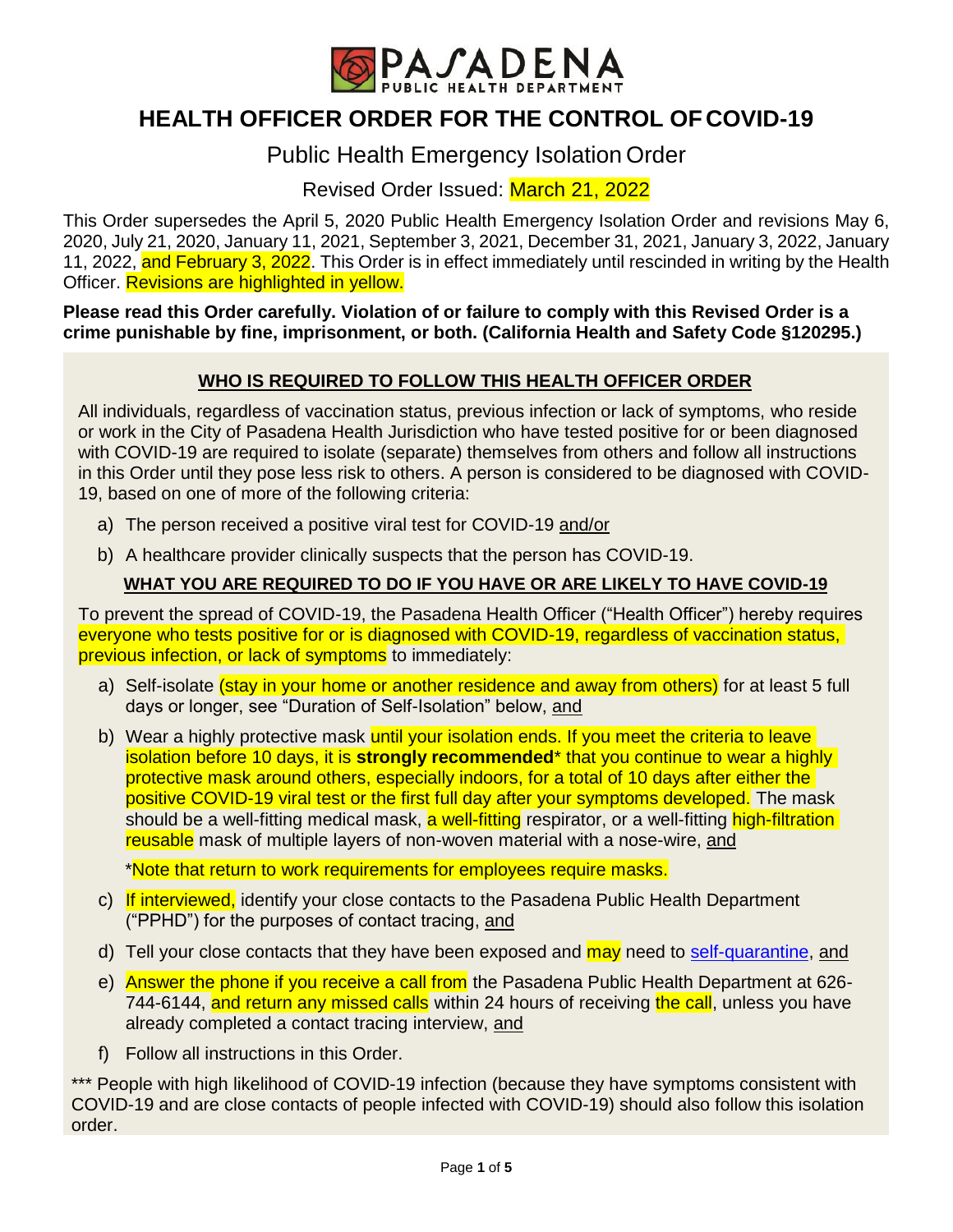**Workplace settings:** Employers may determine if their employees/contractors with COVID-19 must complete the full 10 days of isolation before returning to work or if they may return to work after Day 5, if the criteria listed below are met. Employees/contractors are advised to obtain information from their employer. In workplace settings, employers and employees are subject to the Cal/OSHA COVID-19 Prevention [Emergency Temporary Standards](https://www.dir.ca.gov/dosh/coronavirus/ETS.html) (ETS) and must follow the additional applicable ETS requirements for workplaces and for workplaces experiencing an outbreak of COVID-19 among its workforce.

**Early Return to Work Criteria**: Regardless of your vaccination status, previous COVID-19 infection, or lack of symptoms, you must self-isolate and be excluded from the workplace for at least 5 days. (Please note that this DOES NOT apply to healthcare personnel, emergency services personnel or K-12 school workers, to whom separate requirements may apply).

You may be allowed by your employer to return to the workplace Day 6 or later on the condition that:

a) You have a negative COVID-19 viral test\* result from a specimen collected on Day 5 or later (Day 0 is the first day of symptoms, or the date of the positive test if you have not had any symptoms during this infection); and

\*The test must be an FDA-authorized COVID-19 test such as an antigen or NAAT/PCR test. Antigen tests are preferred for this purpose. [Cal-OSHA requirements](https://www.dir.ca.gov/dosh/coronavirus/covid19faqs.html#testing) for how this test is conducted and observed (by the employer or a licensed, authorized telehealth provider) must be followed. Check with your employer about how to get tested.

- b) You have been fever-free for at least 24 hours without the use of fever-reducing medicine; and
- c) Your symptoms are not present or are improving; and
- d) You wear a highly-protective mask (well-fitting respirator or medical mask) around others, until Day 11, indoors and outdoors.

# **INSTRUCTIONS**

# **1. Self-Isolate Until You're Not at Risk for Spreading COVID-19**

You, regardless of your vaccination status, previous COVID-19 infection or lack of symptoms, must isolate yourself (stay in your home or another residence and away from others) for at least 5 full days AND until you are no longer at risk for spreading COVID-19 (see "Duration of Self-Isolation," below). Until this time, you may not leave your place of isolation or enter any other public or private place, except to receive necessary medical care.

This order does not apply to healthcare personnel, including Emergency Medical Services personnel, in any setting. Healthcare personnel and EMS should follow the COVID-19 exposure protocols as outlined in the relevant Centers for Disease Control and Prevention (CDC) guidelines including: [Work](https://www.cdc.gov/coronavirus/2019-ncov/images/hcp/WorkRestrictionsHCP.jpg?_=99432)  [Restrictions for HCP with SARS-COV-2 Infection and Exposures.](https://www.cdc.gov/coronavirus/2019-ncov/images/hcp/WorkRestrictionsHCP.jpg?_=99432) *When not working in this healthcare capacity, you must adhere to this isolation order.* All others not performing critical healthcare work must adhere to this order. If you are employed in the City of Pasadena, you must email [nursing@cityofpasadena.net,](mailto:nursing@cityofpasadena.net) call 626-744-6089, or fill out the form at <https://healthforms.cityofpasadena.net/v/WorkClearanceForm> to receive return-to-work guidance by the Pasadena Public Health Department before you can return to work.

You are required to self-isolate because you can easily spread COVID-19 to others. If you have a positive test, and have not done so already, consider contacting your healthcare provider, clinician advice-line, or telemedicine provider for a medical assessment.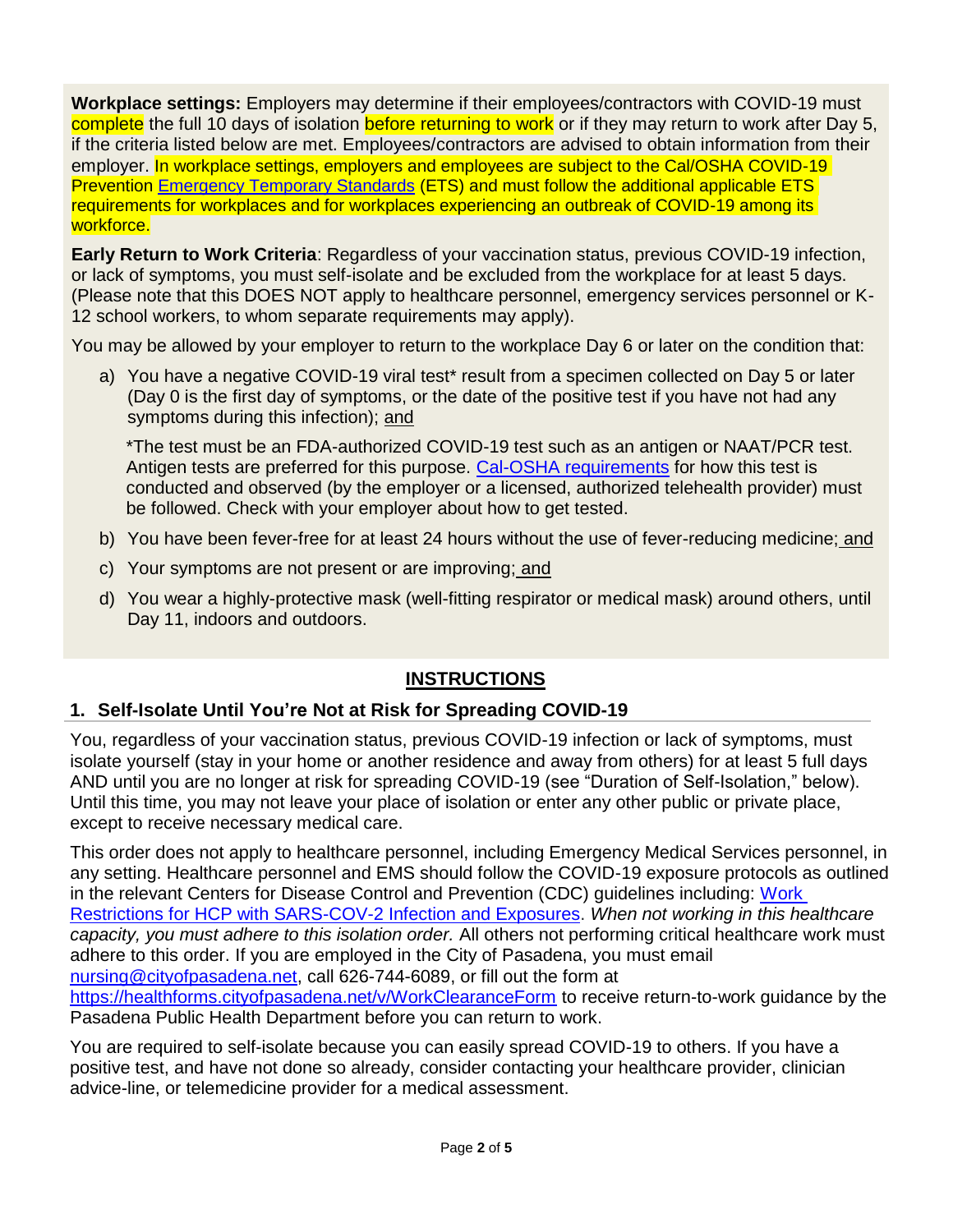You may be contacted by PPHD for a contact tracing interview. You must identify your close contacts, as defined below, to PPHD so that PPHD may determine if there is an outbreak associated with your case and to limit further spread of infection to others.

Self-Isolation Instructions: While you are in *isolation*, you are required to follow the Home [Isolation Instructions for People with COVID-19 Infection.](https://www.cityofpasadena.net/public-health/wp-content/uploads/sites/32/Home-Isolation-Instructions.pdf) You must wear a well-fitting, highlyprotective mask around others, including members of your household. Adults should wear a wellfitting medical grade mask (surgical or respirator). Children should wear a well-fitting, non-cloth\* mask of multiple layers of non-woven material with a nose wire. \*Cloth masks conforming with American Society for Testing and Materials (ASTM) standards for high filtration efficiency [\(ASTM](https://wwwn.cdc.gov/PPEInfo/RG/FaceCoverings)  [F3502-Level 2\)](https://wwwn.cdc.gov/PPEInfo/RG/FaceCoverings) are permitted.

# Duration of Self-Isolation:

Everyone with COVID-19, regardless of vaccination status, previous infection, or lack of symptoms, must stay home and isolate away from others for at least 5 days. How long you must isolate depends on whether you have symptoms and if you get a negative follow-up viral test result taken from a specimen collected on day 5 or later.

Please note: If you meet the criteria to end isolation before Day 11, it is **strongly recommended** that you wear a highly protective mask around others, especially in indoor settings, for a total of 10 days after the positive COVID-19 viral test or the first full day after your symptoms developed. In addition, **for return to work, you are required to wear a mask** for a total of 10 full days after the positive COVID-19 viral test or the first full day after your symptoms developed.

- A) If you tested positive for COVID-19 or if your doctor thinks you have COVID-19, you must stay home until:
	- $\bullet$  At least 5 days have passed since your symptoms first appeared (i.e., you are on Day 6), AND
	- A viral test<sup>†</sup> result taken from a specimen collected on Day 5 or later is NEGATIVE for COVID-19, AND
	- You have been fever-free for at least 24 hours (without the use of fever-reducing medicine) AND
	- You currently have no symptoms or your symptoms are significantly improved and resolving.

Persons meeting ALL of the above criteria may choose to exit isolation no earlier than Day 6.

#### **OR**

- At least 10 days have passed since your symptoms first appeared (i.e., you are on Day 11), AND
- You have been fever-free for at least 24 hours (without the use of fever-reducing medicine) AND
- You currently have no symptoms or your symptoms are significantly improved and resolving.

#### **Day 0 is the day you first had symptoms, and Day 1 is the first full day after your symptoms started.**

If you are unable to test or choose not to test on Day 5, you must isolate yourself for 10 days and can leave isolation on Day 11 if you have been fever-free in at least 24 hours (without use of feverreducing medicine) and symptoms are significantly improved and resolving. If you continue to have a fever, you must continue to isolate until the fever has resolved for at least 24 hours.

B) If you tested positive for COVID-19 and you never developed symptoms, you must stay home until:

- At least 5 days have passed since your symptoms first appeared (i.e., you are on Day 6), AND
- A viral test<sup>†</sup> result taken from a specimen collected on Day 5 or later is NEGATIVE for COVID-19.
- **OR**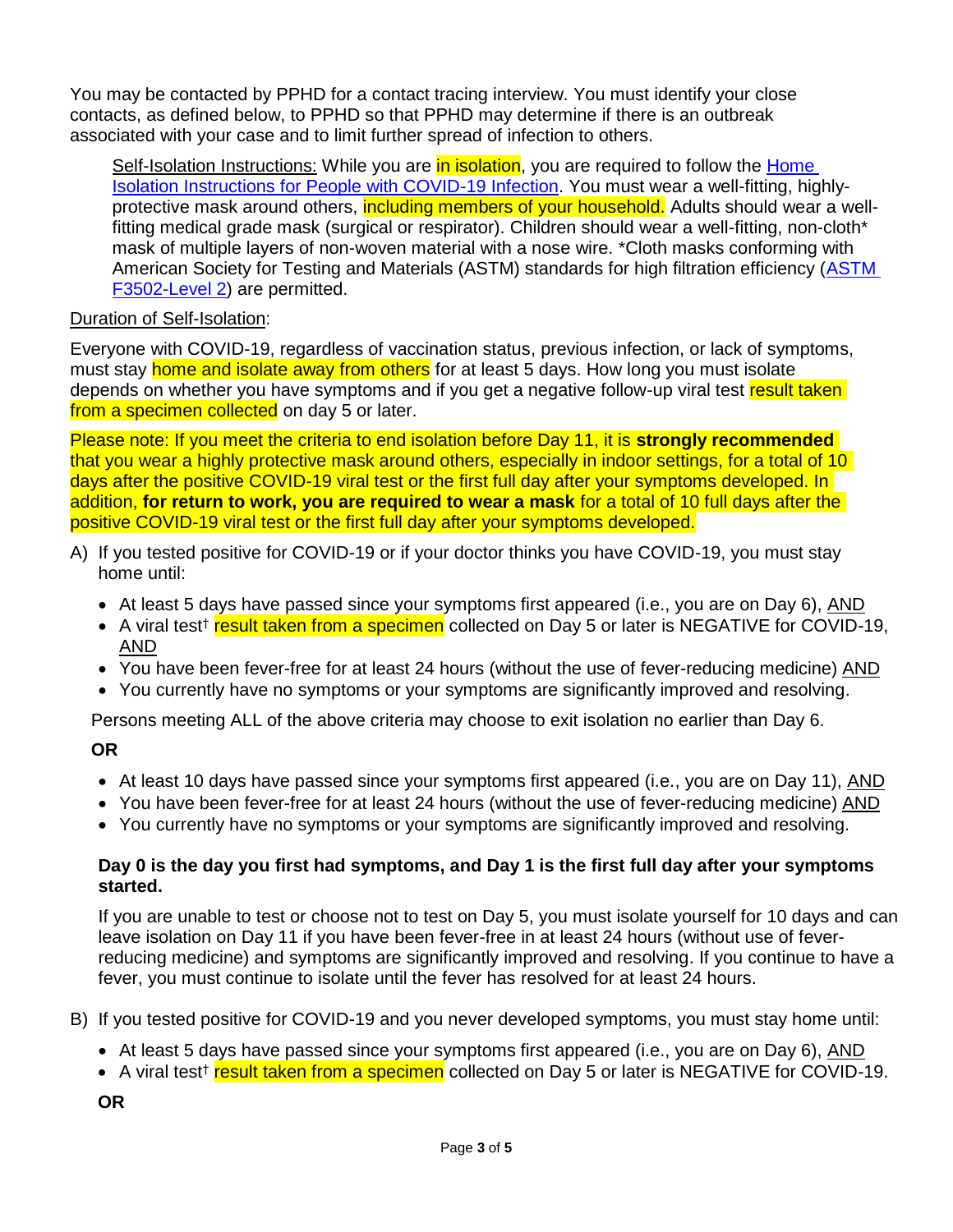• At least 10 days have passed since your positive test (i.e., you are on Day 11).

NOTE: If you develop symptoms while you are isolated, you must follow the instructions in Duration of Self-Isolation section (A).

† An antigen test, nucleic acid amplification test (NAAT) or LAMP test are acceptable; however, it is recommended that persons use an antigen test for ending isolation because a PCR may remain positive for longer. Exposed persons who were infected with SARS-CoV-2 within 90 days prior to their current exposure should also use an antigen test.

#### **2. Tell Your Close Contacts They Have Been Exposed and Need to Follow Quarantine Instructions**

You must notify all of your close contacts as defined below, that they may be required to quarantine (stay in their home or another residence and away from others), because they have been exposed to COVID-19 and if infected, can easily spread it to others even if they have no symptoms (see Pasadena ["Public Health Emergency Quarantine Order"](https://www.cityofpasadena.net/public-health/wp-content/uploads/sites/32/Pasadena-Health-Officer-Blanket-Quarantine-Order.pdf) and "Home Quarantine Instructions for Close Contacts to COVID-19," which are available in [English,](http://www.ph.lacounty.gov/covidquarantine) [Spanish,](http://www.ph.lacounty.gov/covidquarantinespanish) and [other languages.](http://www.ph.lacounty.gov/covidquarantine)). While self-quarantined, they may not leave their place of quarantine or enter public or private places, except to receive necessary medical care.

Definition of Close Contact: For purposes of this Order, "close contact" is defined as any of the following people who were exposed to you while you were infectious\*:

- a) A person who was within 6 feet of you for a cumulative total of at least 15 minutes or more over a 24-hour period, or
- b) A person who had unprotected contact with your body fluids and/or secretions, for example, was coughed or sneezed on, shared utensils or saliva, or provided care without using appropriate protective equipment.

\*You are considered to be infectious from 2 days before your symptoms first appeared until the time you are no longer required to be isolated (as described in "Duration of Self-Isolation," above). If you had a positive COVID-19 test, but no symptoms, you are considered to be infectious from 2 days before the test was taken until the time you are no longer required to be isolated (as described in "Duration of Self-Isolation," above).

# **3. Complete a Case Investigation Interview with Pasadena Public Health**

If you receive a call or e-mail from Pasadena Public Health, it is important that you respond to us (626-744-6144). During the call, you'll receive information about available services, have a chance to ask questions, and be asked to answer simple questions such as what places you have been to and who you have been around while you were infectious.

# **PURPOSE OF THE ORDER**

The purpose of this Order is to help slow the spread of SARS-CoV-2 virus (COVID-19), to protect individuals at higher risk, and to protect the health care system from a surge of cases into its emergency rooms and hospitals. The virus can easily spread between people who are in close contact with one another, especially if they are not fully vaccinated.

People who are not vaccinated against COVID-19 are at the highest risk of COVID-19 illness, hospitalization, and death. Fully vaccinated and boosted persons are at lowest risk of getting infected